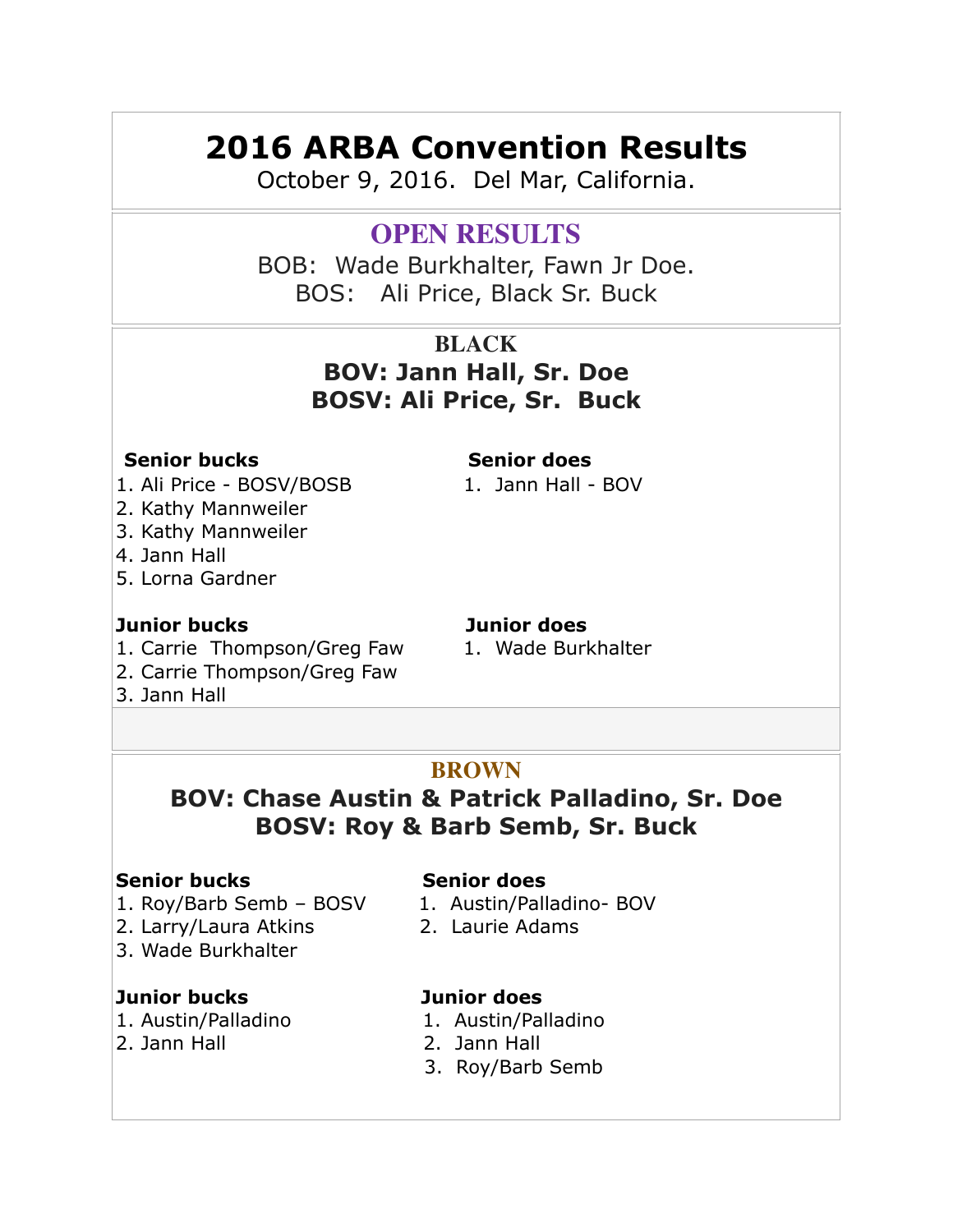# **FAWN**

# **BOV: Wade Burkhalter, Jr. Doe BOSV: Carrie Thompson & Greg Faw, Jr. Buck**

### **Senior bucks** Senior does

- 1. Larry/Laura Atkins 1. Laurie Adams
- 2. Laurie Adams 2. Laurie Adams
- 3. Austin/Palladino 3. Laurie Adams
- 
- 

### **Junior bucks Junior does**

- 
- 
- 
- 4. Laurie Adams 4. Roy/Barb Semb
- 5. Laurie Adams 5. Austin/ Palladino

- 1. Thompson/Faw 1. Wade Burkhalter
- 2. Jann Hall 2. Austin/Palladino
	- 3. Patty Beamer
	- 4. Jann Hall

# **FUR**

- 1. Jann Hall
- 2. Carrie Thompson/Greg Faw
- 3. Carrie Thompson/Greg Faw
- 4. Jann Hall
- 5. Patty Beamer